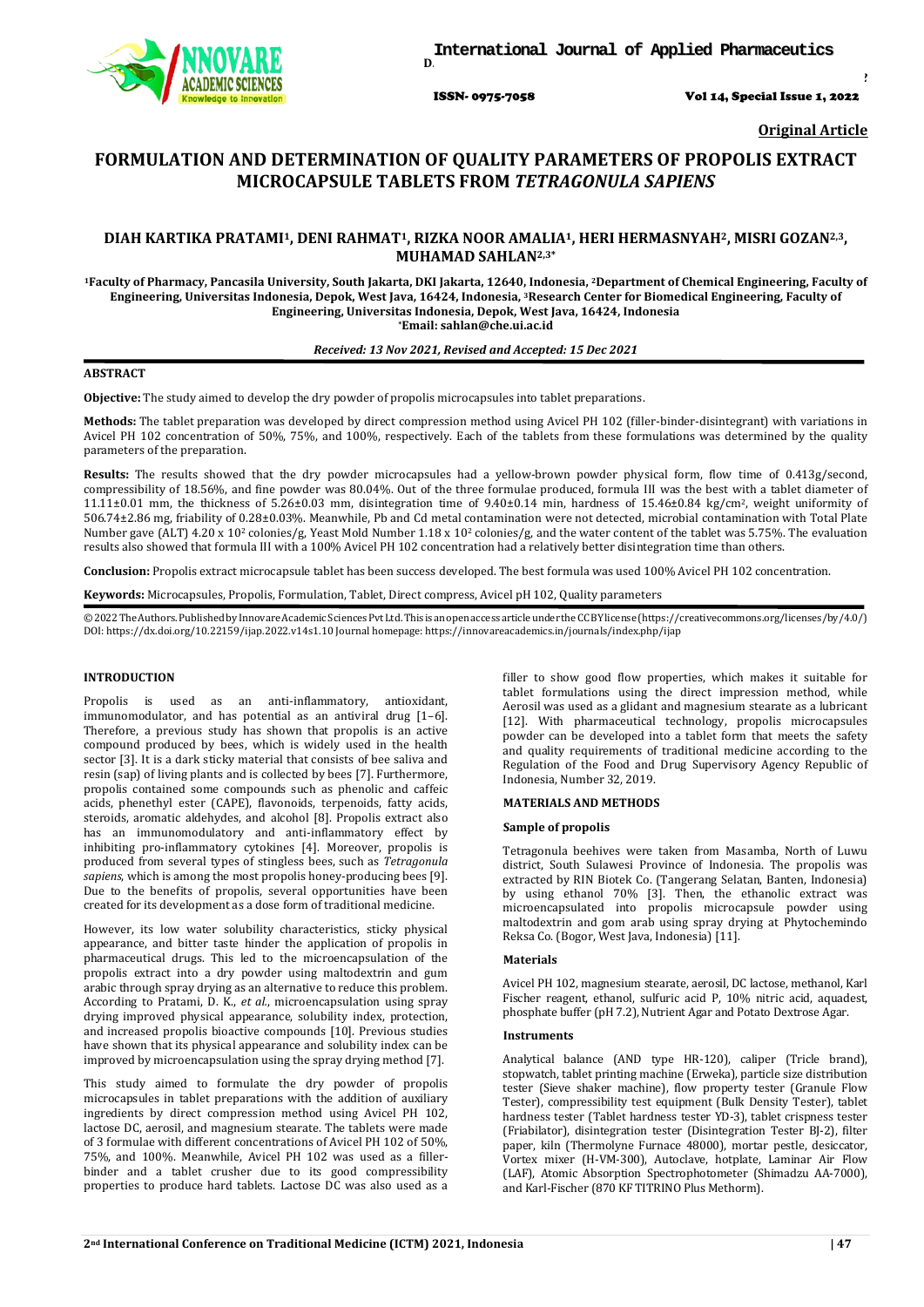## **Evaluation of propolis microcapsule powder**

The evaluation included organoleptic, flow properties (flow rate and angle of repose), compressibility, and particle size distribution.

## **Formulation of propolis microcapsule tablets**

The formula for propolis microcapsules tablet was shown in table 1.

## **Determination of quality parameters**

The parameters measured included the determination of water content metal and microbial contamination tests. This was based on the requirements stated in the Regulation of the Food and Drug Supervisory Agency Number 32, 2019 concerning the Safety and Quality Requirements of Traditional Medicines, while water content was determined using the Karl Fischer method.

| Table 1: Propolis microcapsule tablet formula |  |  |
|-----------------------------------------------|--|--|
|-----------------------------------------------|--|--|

| Formula material                  | Weight $(\% b/b)$ |            |                    |
|-----------------------------------|-------------------|------------|--------------------|
|                                   | Formula I         | Formula II | <b>Formula III</b> |
| Propolis microcapsule powder      | $200 \text{ mg}$  | $200$ mg   | $200 \text{ mg}$   |
| Magnesium Stearate                |                   |            |                    |
| Aerosil                           |                   |            |                    |
| Filler (Avicel PH102: Lactose DC) | 50:50             | 75:25      | 100:0              |
|                                   |                   |            |                    |

#### **Heavy metal contamination test**

The content of heavy metals in tablet preparations was analyzed using Atomic Absorption Spectrophotometer (Shimadzu AA-7000) and the levels of lead and cadmium were determined.

#### **Microbial contamination test**

The microbial contamination in tablet preparations was analyzed to determine the Total Plate Number (ALT) in the 1.0 g of powder added with phosphate buffer (pH 7.2) to 10 ml. A further dilution was made up to 10<sup>-6</sup>, where 1 ml of each dilution was pipetted into a sterile petri dish and made in triplicate. Subsequently, 15-20 ml of Nutrient Agar (45±1 °C) media was poured into a petri dish, shaken, rotated until the suspension was evenly distributed, and blanks were made in 1 petri dish filled with  $1$  ml of diluent and agar medium. ALT was expressed based on the number of colonies that grew on petri dish incubation at a temperature of 35-37 °C for 24 h in an inverted position. The Yeast Mold Numbers (AKK) were determined in the same procedure with the plate method using Potato Dextrose Agar (PDA) seed media.

## **Data analysis**

The data on the response to the tablet preparation test were analyzed using one-way statistical analysis of variance (ANOVA) to determine the effect of Avicel PH 102 concentration on the response tested in the form of disintegration time, tablet hardness, and tablet friability.

#### **RESULTS AND DISCUSSION**

#### **Powder evaluation results**

The organoleptic evaluation is presented in table 2; the propolis powder is shown in fig. 1, while the printed mass powder for formulae I, II, and III are shown in fig. 2. The evaluation of the propolis microcapsules powder organoleptic showed that the fine powder was yellow-brown with a characteristic aromatic odor and a bitter taste, which was due to a fairly high alkaloid content in the propolis extract [13]. The results showed that the three formulae are identical, which in powder form, are pale yellow, characteristically aromatic smelling, and have a bitter taste.



**Fig. 1: Propolis microcapsules**

| No.      | Organoleptic | Propolis microcapsule powder | <b>Formula I</b> | Formula II    | Formula III   |
|----------|--------------|------------------------------|------------------|---------------|---------------|
|          | Form         | Fine powder                  | Powder           | Powder        | Powder        |
| <u>.</u> | Color        | Brownish-yellow              | Pale yellow      | Pale yellow   | Pale yellow   |
| .ບ.      | Flavor       | Bitter                       | <b>Bitter</b>    | <b>Bitter</b> | <b>Bitter</b> |
|          | Smell        | Aromatic                     | Aromatic         | Aromatic      | Aromatic      |

**Table 2: Evaluation results of powder organoleptic**



Printed Mass Formula I

Printed Mass Formula II

Printed Mass Formula III

**Fig. 2: Printed mass of propolis tablets of formula I, II, and III**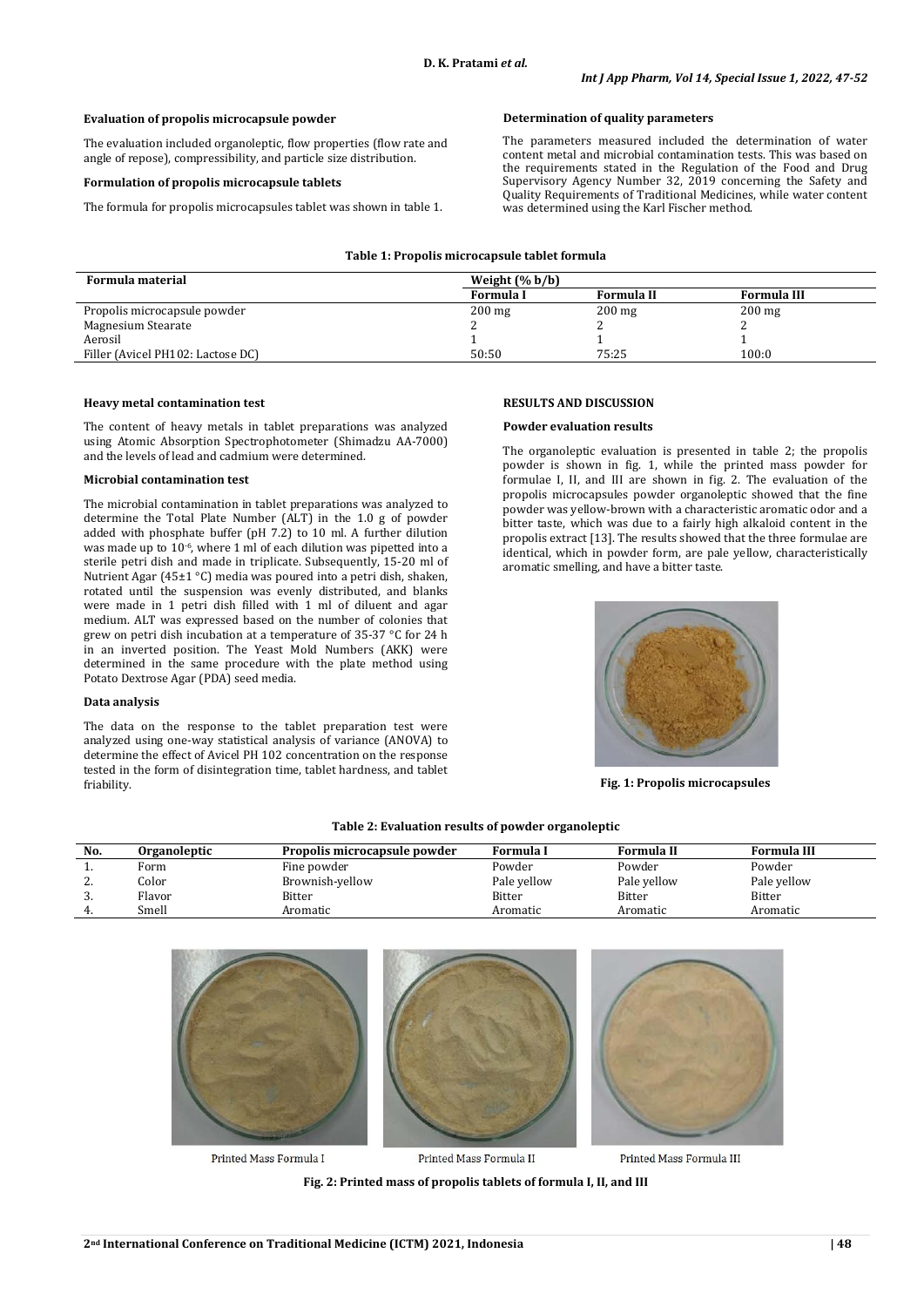### **Flow properties**

The results of the evaluation of the angle of repose are shown in table 3. The evaluation of powder flow properties included flow velocity and angle of repose [14]. The requirement for a good angle of repose is 30° [15]; meanwhile, in this study, the evaluation of the propolis microcapsules powder angle of repose gave a value of 32.828°, which was due to the smaller particle size of the spray drying powder [16]. Generally, the size of the powder usually affects the angle of repose, where at a larger size, there is an attractive force between small particles and the frictional force between large powders for easy flow [17]. Meanwhile, evaluation of the angle of repose of the three formulae obtained very good results, which were 24.5334°, 24.3358°, and 24.1910°, respectively, and is closely related to the cohesive properties of the powders. This showed that the flatter the powder pile, the smaller the slope, which makes the powder flow at a constant rate and amount [18].

**Table 1: Evaluation results of angle of repose**

| Formula                      | $\alpha$ average $\binom{\circ}{\alpha}$ | Conclusion  |
|------------------------------|------------------------------------------|-------------|
| Propolis microcapsule powder | 32.8280±2.0880                           | Fairly good |
|                              | 24.5334±1.1019                           | Very good   |
|                              | 24.3358±0.5279                           | Very good   |
| ИI                           | 24.1910±0.9773                           | Very good   |
|                              |                                          |             |

#### **Flow rate**

The results of the flow velocity evaluation are shown in table 4. A good flow rate requirement is 4-10 g/sec [19]; meanwhile, the result of the flow rate was 0.413g/sec, which indicated that the powder can not flow freely. Based on the evaluation of the flow rates of the three formulae, formulae II and III met the requirements with 4.2762g/sec and 4.8961g/sec; therefore, the powder can flow freely. However, the formula I was 3.751g/sec, which showed that the powder can not flow freely. A higher value of the Avicel PH 102 concentration also enhances a better flow property as shown by the increasing flow velocity between formulae [20]. Since powders with good flowability cause the filling into the compression chamber to be constant, the weight and content of the active substance of the tablet become uniform. Free-alcohols propolis powders produced by Irigoiti *et al.* (2021) with low propolis contents had good flowability; however, the increase of propolis extract affected the flow properties of the powders [21]. The good physicochemical properties of propolis powders would be an advantage during the processing and storage of the final products such as tablet, caplet, and capsule.

#### **Table 2: Evaluation results of flow rate**

| Formula                         | <b>Average flow</b><br>rate $(g/sec)$ | Conclusion        |
|---------------------------------|---------------------------------------|-------------------|
| Propolis microcapsule<br>powder | $0.413 \pm 0.0242$                    | Very hard to flow |
|                                 | $3.751 \pm 0.0755$                    | Difficult to flow |
| Н                               | $4.2762 \pm 0.1317$                   | Easy to flow      |
| ш                               | 4.8961±0.2766                         | Easy to flow      |

### **Compressibility**

The results of the compressibility evaluation are shown in table 5. Propolis microcapsule powder showed fairly good compressibility of 18.56%; meanwhile, the good compressibility requirement is 12- 16% [21]. Since it is compressed more in form of powder, it does not have high compactibility. Meanwhile, the results of the compressibility of formulae I, II, and III are 21.01%, 16.8%, and 15.50%, respectively. This showed that formula I had good compressibility, while formulae II and III had fairly good compressibility. Meanwhile, the poor compressibility of propolis microcapsule powder can be improved by adding Avicel PH 102 because at higher concentration, the better the compressibility [20]. This is indicated by the decreasing compressibility value between formulas. However, lower compressibility of the powder leads to higher density after compression, which makes the mass to be more compact. A good compressibility value indicated that the printed mass has good compatibility; therefore, the tablet to be printed will have less brittleness.

### **Table 3: Evaluation results of compressibility**

| <b>Compress</b> | Compressibility (%)          |             |            |             |
|-----------------|------------------------------|-------------|------------|-------------|
|                 | Propolis microcapsule powder | Formula I   | Formula II | Formula III |
| 10              | 15.98                        | 10.08       | 12.8       | 12.40       |
| 50              | 16.49                        | 20.17       | 13.6       | 13.18       |
| 100             | 17.53                        | 21.01       | 16.8       | 14.73       |
| 500             | 18.56                        | 21.01       | 16.8       | 15.50       |
| Conclusion      | Fairly good                  | Fairly good | Good       | Good        |

## **Particle size distribution**

The results for the three formulae did not meet the particle size distribution requirements because they did not follow the normal

distribution curve and the amount of fine powder from the three formulae was 81.28%, 77.93%, and 75.2%. These showed that the particle size is not evenly distributed, meanwhile, the results are shown in table 6.

#### **Table 4: Evaluation results of particle size distribution**

| No. Mesh              | Average diameter | % Weight                     |           |                   |                    |  |
|-----------------------|------------------|------------------------------|-----------|-------------------|--------------------|--|
|                       | $(\mu m)$        | Propolis microcapsule powder | Formula I | <b>Formula II</b> | <b>Formula III</b> |  |
| 20                    | >850             | 1.58                         | 1.79      | 1.93              | 1.09               |  |
| 20/40                 | 637.5            | 5.84                         | 3.21      | 2.47              | 2.43               |  |
| 40/60                 | 337.5            | 4.26                         | 2.18      | 2.14              | 1.82               |  |
| 60/80                 | 215              | 3.54                         | 5.04      | 6.53              | 7.52               |  |
| 80/100                | 165              | 4.73                         | 6.50      | 9.00              | 11.95              |  |
| 100/120               | 137.5            | 5.29                         | 0.90      | 1.05              | 1.52               |  |
| 120                   | <125             | 74.75                        | 80.38     | 76.88             | 73.68              |  |
| Amount of fine powder |                  | 80.04                        | 81.28     | 77.93             | 75.2               |  |
|                       |                  |                              |           |                   |                    |  |

The requirement for the particle size distribution test is a bellshaped distribution curve with the number of fines>10%. Based on the evaluation, the propolis microcapsule powder did not meet the particle size distribution requirements. This is because the particle size distribution curve did not follow the normal distribution curve and the amount of fine powder obtained was 80.04%. Spray-drying of propolis was a viable option to increase its use in food, traditional medicine, and pharmaceutical applications [22].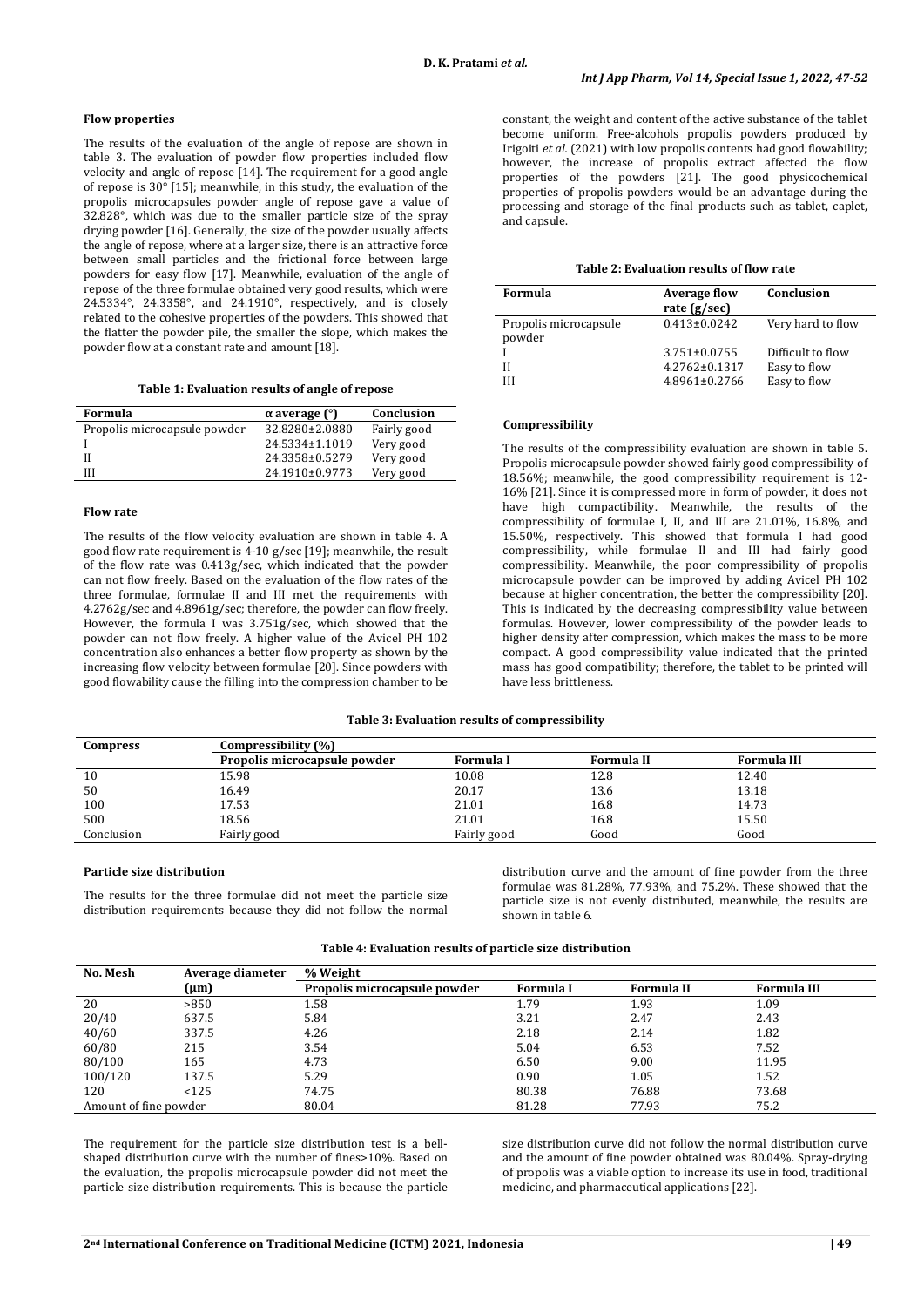formulae.

formulae showed the same results, which were pale yellow, had a characteristic aromatic odor, and bitter taste. Meanwhile, variations in the concentration of Avicel PH 102 did not affect the three

### **The organoleptic tablet evaluation results**

The results of the organoleptic evaluation are shown in table 7 and fig. 3. The organoleptic evaluation of the tablets of the three



Tablet formula I

Tablet formula II

**Fig. 3: Propolis tablets formula I, II, and III**

| Table 5: Evaluation results of organoleptic tablets |
|-----------------------------------------------------|
|-----------------------------------------------------|

| No.               | Organoleptic | Formula I     | Formula II    | <b>Formula III</b> |
|-------------------|--------------|---------------|---------------|--------------------|
| . .               | Color        | Pale yellow   | Pale vellow   | Pale yellow        |
| n<br><u>.</u>     | Taste        | <b>Bitter</b> | <b>Bitter</b> | <b>Bitter</b>      |
| $\sqrt{2}$<br>. ن | Smell        | Aromatic      | Aromatic      | Aromatic           |

The Indonesian propolis tablet containing 200 mg spray dry propolis extract, It can be used as medicine. The propolis tablet supplementation (containing 300 mg Iranian green propolis extract) on clinical symptoms in patients with coronavirus (COVID-19) has been used for three times a day for a period of 2 w at Al-Zahra hospital in Isfahan city, Isfahan, Iran [24].

### **Size uniformity**

The results of the size uniformity evaluation are shown in table 8. According to the Indonesian Pharmacopoeia IV edition, a tablet meets the requirements for size uniformity when the diameter is not more than three times the thickness and not less than 4/3 the thickness [25]. Based on the results, it showed that the uniformity of tablet size of the three formulae meets the requirements. The uniformity of tablet size affects the appearance or aesthetic value of the tablet preparation, therefore, the more uniform the tablet size, the better the appearance. Furthermore, the variation of Avicel PH 102 concentration did not affect the three formulas.

**Table 6: Evaluation results of size uniformity**

| Formula | Average            |                     |  |
|---------|--------------------|---------------------|--|
|         | Diameter (cm)      | Thickness (cm)      |  |
|         | 1.1116±0.0019      | $0.5354 \pm 0.0017$ |  |
|         | $1.1113\pm0.0017$  | $0.5346 \pm 0.0017$ |  |
| Ш       | $1.111 \pm 0.0015$ | $0.5263 \pm 0.0025$ |  |
|         |                    |                     |  |

#### **Disintegration time**

The results of the evaluation of the disintegration time are shown in table 9. A good disintegration time requirement for tablets is to abrade slowly in 15 min or less [26]. In this study, the disintegration time of the tablets for formulae II and III met the requirements, with values 14.3283 and 9.3983 min, while formula III was 37.675 min and did not meet the requirements. This showed that the higher the concentration of Avicel PH 102, the faster the tablet disintegration time. Similarly, tablets that can be properly destroyed and quickly have a quick effect on the body. Statistical test using Kruskal-Wallis showed p-value< $0.05$  ( $0.001<0.05$ ), which indicated that there is a significant difference in tablet disintegration time between each formula. The Mann-Whitney test also showed that the disintegration time of the tablet formulae I, II, and III were significantly different. This showed that an increase in the concentration of Avicel PH 102 significantly affected the speed of tablet disintegration.

Tablet formula III

**Table 7: Evaluation results of disintegration time**

| Formula | Disintegration time (min) |  |
|---------|---------------------------|--|
|         | 37.675±5.3510             |  |
|         | 14.3283±0.1170            |  |
|         | 9.3983±0.1372             |  |

### **Hardness**

The results of the hardness evaluation are shown in table 10. The requirements for tablet hardness are 4-8 kg/cm2; meanwhile, the results of the three formulae in this study did not meet the requirements, where the average value was more than 8 kg/cm2. This is due to the presence of Avicel PH 102, which functions as a filler-binder with a sufficiently high concentration. Therefore, the greater the concentration of Avicel PH 102 used, the stronger the bond between the particles, leading to a harder tablet. Statistical test using one-way ANOVA showed a p-value<0.05 (0.000<0.05) which indicated that there is a significant difference in tablet hardness between each formula. The results of the Tukey test also showed that there is a significant difference between the hardness of the tablet formulae I, II, and III. This showed that an increase in the concentration of Avicel PH 102 significantly affected the tablet hardness [20].

| Formula | Hardness $\frac{kg}{cm^2}$ |  |
|---------|----------------------------|--|
|         | 9.5205±0.9598              |  |
|         | 13.226±0.8836              |  |
| Ш       | 15.463±0.8389              |  |

### **Weight uniformity**

The results of the evaluation of the uniformity of weights showed in table 11. The evaluation of the uniformity of tablet weights for formulae II and III met the requirements, where none of the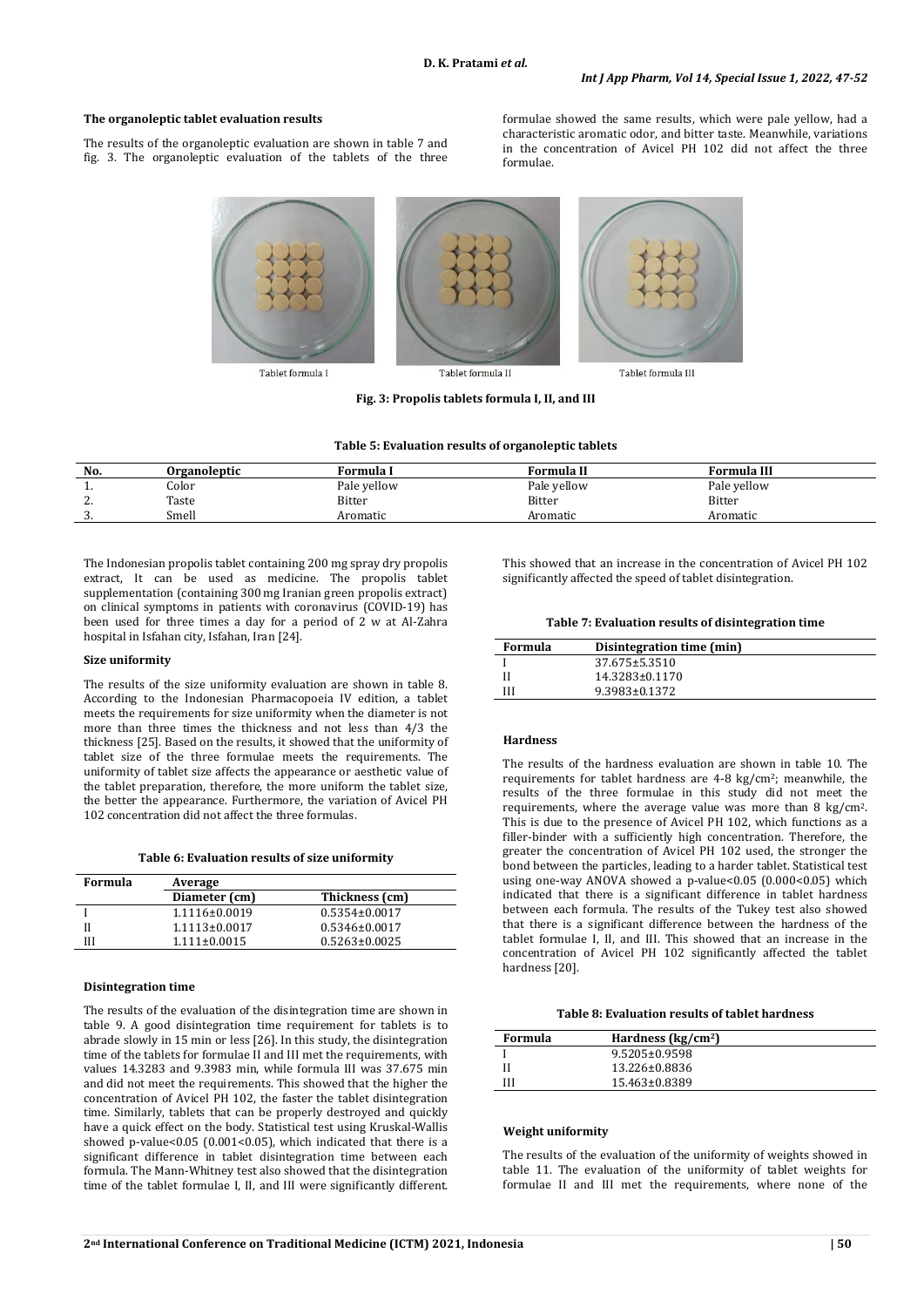formulae deviated more than 5% and 10% from the average weight. Meanwhile, the formula I did not meet the requirements, due to the presence of 3 tablets that deviated more than 5% of the average weight. This is because the mass flow properties of the formula I print are not good and contain excess fine powder with a small particle size, which inhibited the free flow during the filling process in the compression chamber. The uniformity of weights that meet the requirements indicated that the tablet has a uniform dose of the active substance [26].

#### **Table 9: Evaluation results of weight uniformity**

| Formula | Weight (mg)     | % Weight deviation (%) |
|---------|-----------------|------------------------|
|         | 505.185±14.7249 | $1.97 \pm 2.0945$      |
|         | 505.56±7.8475   | 1.29±0.8176            |
| Ш       | 506.74±2.8614   | $0.47 \pm 0.2935$      |

## **Friability**

The results of the evaluation of the uniformity of weights are shown in table 12. The friability results of tablets that meet the requirements are<1%; therefore, formulae I, II, and III with friability of 0.34%, 0.31%, and 0.28%, met the requirements. Friability is also influenced by the hardness of tablets because the higher the hardness, the lower the friability results [27]. This occurred because the amount of Avicel PH 102 used in each formula is significantly large, which provides sufficient tablet resistance. The evaluation showed that the high concentration of Avicel PH 102 allows the formation of stronger bonds between particles. Therefore, the tablet has good resistance to shock as well as friction, and it is expected to be durable during the printing process until distribution to consumers. The statistical test using one-way ANOVA showed a pvalue>0.05 (0.289>0.05), which indicated that there is no significant difference in tablet friability between each formula. This showed that an increase in the concentration of Avicel PH 102 did not significantly affect the friability of tablets.

### **Table 10: Evaluation results of friability**

| Formula | Friability (%)    |
|---------|-------------------|
|         | $0.34 \pm 0.0404$ |
|         | $0.31 \pm 0.0436$ |
|         | $0.28 \pm 0.0252$ |

### **Water content**

The results of the evaluation of the uniformity of weights are shown in table 13. The results of the examination of the moisture content in the propolis microcapsule tablet formulations of formula I, II, and III were 6.75, 5.93, and 5.75%, respectively. The examination was determined using the Karl-Fischer apparatus and the results meet the requirements by BPOM for tablet preparations, which is 10% [26]. The water content was determined to stabilize the tablet preparations for long-term use. Therefore, the less water contained, the less possibility of tablet preparations being contaminated by microorganisms because water is a medium for microbial growth.

## **Table 11: Water content test results**

| No. | Formula | Water content (%) | Requirement (%) |
|-----|---------|-------------------|-----------------|
|     |         | 6.75              | ≤10\%           |
|     |         | 5.93              |                 |
| J.  |         | 5.75              |                 |

#### **Amount of metal contaminants**

The results of the evaluation of the uniformity of weights are shown in table 14. Pb and Cd are heavy metals that need to have limited amounts in preparation because they interfere with health and are toxic when consumed for a long time. In this study, the levels of Pb in the tablet formulations of formulae I, II, and III were-0.3051,- 1.1247,-1.5920 mg/kg, respectively, while the Cd was-0.2901,- 0.3834,-0.4086 mg/kg. This showed that the metal content of Pb and Cd is not detected and meets the requirements allowed by the BPOM, where Pb ( $\leq 10 \text{ mg/kg}$ ) and Cd ( $\leq 0.30 \text{ mg/kg}$ ) [26].

## **Table 12: Metal contamination test results**

| Requirement (mg/kg) | Determination results (mg/kg) | Formula | Metal | No.      |
|---------------------|-------------------------------|---------|-------|----------|
| $\leq 10$           | $-0.3051$                     |         | Pb    | . .      |
|                     | $-1.1247$                     |         |       |          |
|                     | $-1.5920$                     | III     |       |          |
| $\leq 0.3$          | $-0.2901$                     |         | Cd    | <u>.</u> |
|                     | -0.3834                       |         |       |          |
|                     | $-0.4086$                     |         |       |          |
|                     |                               |         |       |          |

### **Amount of microbial contamination**

The results of the evaluation of the uniformity of weights are shown in table 15. In the determination of microbial contamination, the ALT results in the tablet preparations of formulae I, II, and III were 2.93 x

 $10^2$ , 4.03 x 10<sup>2</sup>, and 4.20 x  $10^2$  colonies/g, respectively, while the AKK in the tablet formulations were 1.86 x 10<sup>2</sup>, 0.93 x 10<sup>2</sup>, and 1.18 x  $10<sup>2</sup>$  colonies/g. These results meet the requirements allowed by BPOM for tablet preparations, where ALT 
subseteq 10  $\frac{1}{2}$  colonies/g and AKK ≤ 10<sup>3</sup> colonies/g [26].

## **Table 13: Microbial contamination test results**

| No.      | <b>Types of contamination</b> | Formula | Determination results colony/g) | Requirement $(colony/g)$ |
|----------|-------------------------------|---------|---------------------------------|--------------------------|
| π.       | Total plate number            |         | $2.93 \times 10^{2}$            | $\leq 10^5$              |
|          |                               |         | $4.03 \times 10^{2}$            |                          |
|          |                               | Ш       | $4.20 \times 10^{2}$            |                          |
| <u>.</u> | Yeast mold number             |         | $1.86 \times 10^{2}$            | $\leq 10^3$              |
|          |                               |         | $0.93 \times 10^{2}$            |                          |
|          |                               | Ш       | $1.18 \times 10^{2}$            |                          |

## **CONCLUSION**

The results of tablet evaluation showed that formula III was the best with a diameter of 11.11±0.01 mm, the thickness of 5.26±0.03 mm, disintegration time of 9.40±0.14 min, tablet hardness of 15.46±0.84

kg/cm2, weight uniformity of 506.74±2.86 mg, and tablet friability of 0.28±0.03%. Pb and Cd metal contamination was not detected, microbial contamination with Total Plate Number (ALT) 4.20 x 102 colonies/g, Yeast Mold Number 1.18 x 102 colonies/g, and tablet moisture content of 5.75%. Furthermore, one-way ANOVA statistical